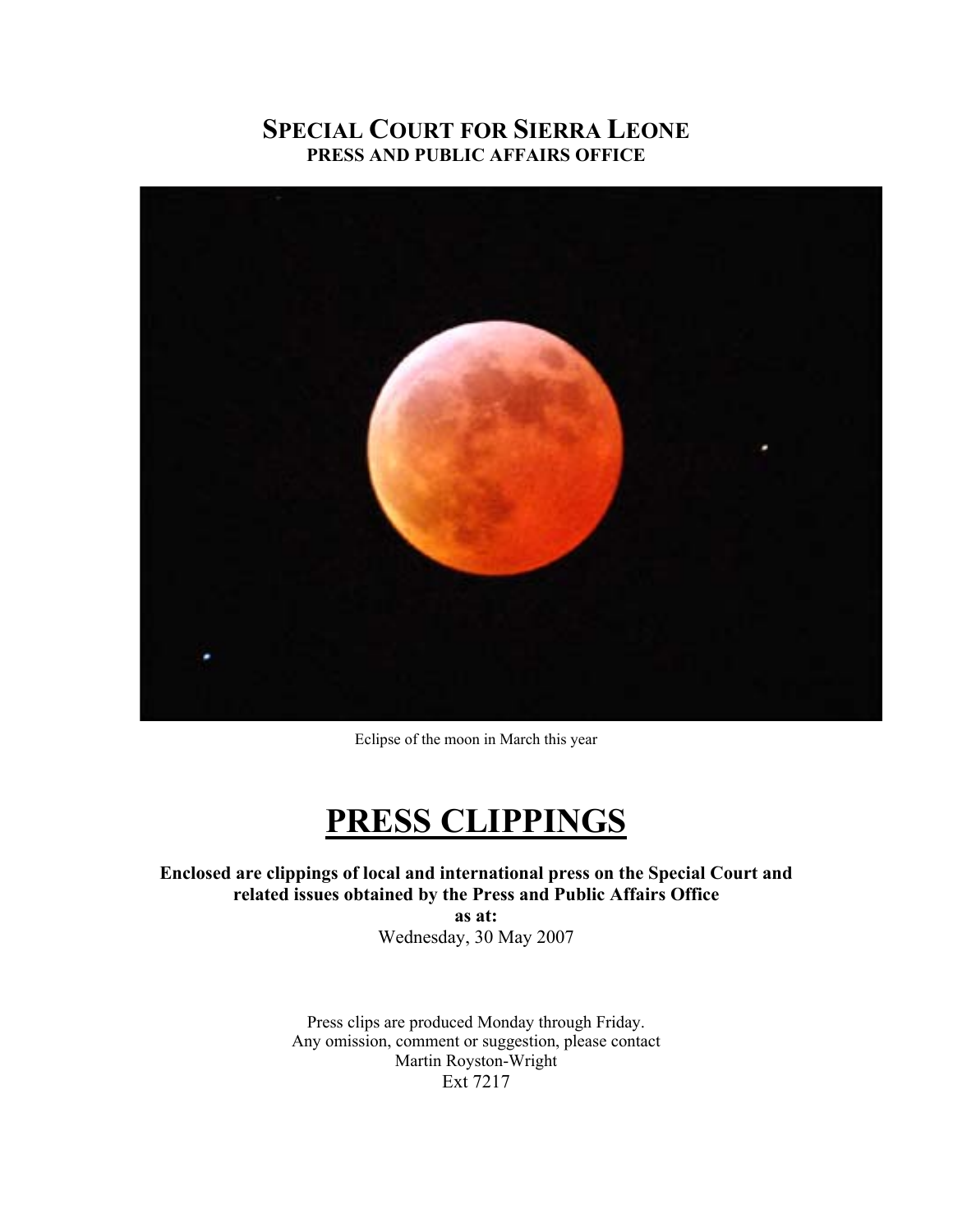| <b>Local News</b>                                                      |             |
|------------------------------------------------------------------------|-------------|
| The Public's Perception: Special Court is Necessary / Awoko            | Page 3      |
| Mano River Bridge Opens Tomorrow / New Vision                          | Page 4      |
| <b>International News</b>                                              |             |
| UNMIL Public Information Office Media Summary / UNMIL                  | Pages 5-6   |
| Liberia Honours Peacekeepers / Voice of America                        | Page 7      |
| Withdraw the ICC Warrants or We'll Fight on / The East African (Kenya) | Pages 8-9   |
| Political Hypocrisy in the Security Council / Al-Hayat (UK)            | Pages 10-11 |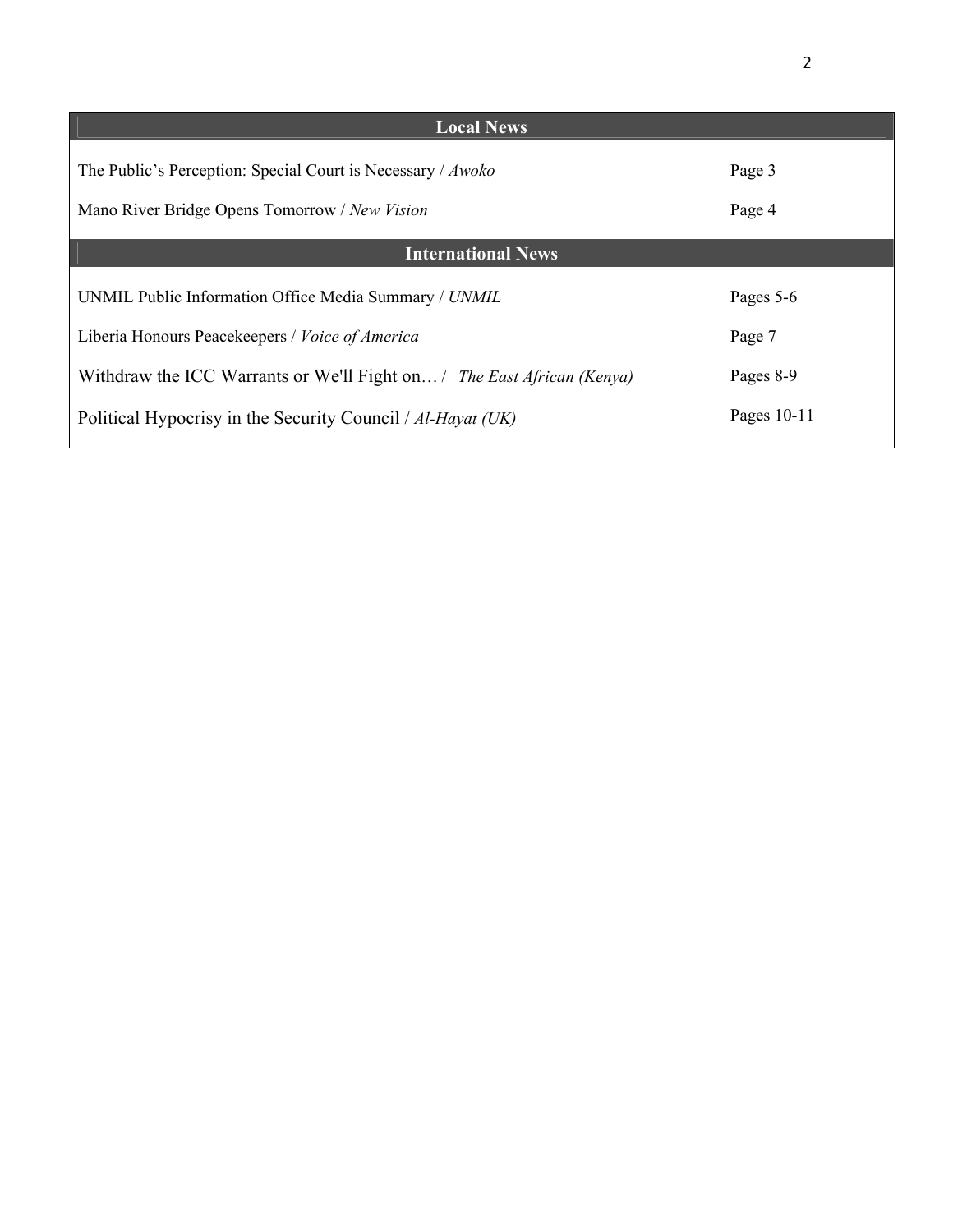Awoko Wednesday, 30 May 2007

# **The public's perception: special court is necessary**

Sierra Leoneans believe that the inception of the Special Court for Sierra Leone is very important as peace cannot be achieved without justice, it's being disclosed in a report launched by the court's Outreach Section on the public's perception of the court.

On the understanding about the role of the court, many Sierra Leoneans reveal that the court has contributed to building peace after intense violence, and that the court is the most appropriate option for addressing crimes committed during the war.

During a survey, 85% of respondents agree that perpetrators of war crimes should be punished.

On stakeholders' opinion about the court, 48% disagree on the use of the death penalty for addressing impunity, 44% believe in life imprisonment; 78% state that it will be fair and will send a deterrent message to potential perpetrators, while 68% indicate that the verdict will not raise tension in the country.

About 84% state that the verdict will support the process of peace consolidation in the country, and 80% believe that the trials will be fair.

As the report is based on the

survey on the public's perception of the court, the role of the Outreach Section was another area in which people were interviewed on. high number A οf respondents state that theyknow about the Outreach and that that section has been to their various communities.

Most of the people interviewed commend the Outreach Section for its information dissemination concerning the court.

They explain that most of the information they receive about the court is through that section and that the section has been doing a very good job.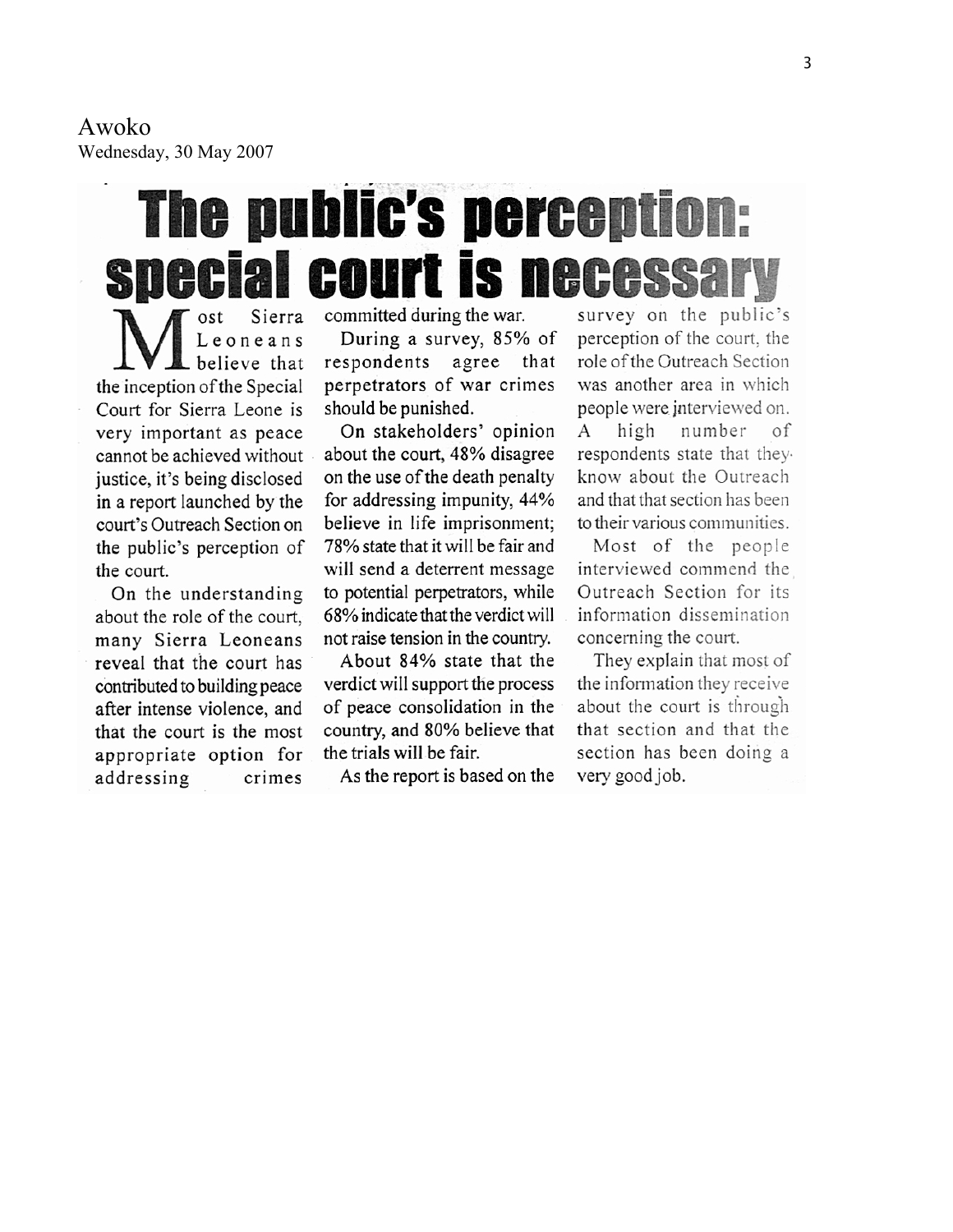New Vision Wednesday, 30 May 2007

### **Mano River Bridge Reopens Tomorrow**

By Amara A. Samura Leone and neighbouring Liberta officially reopened tomorrow The after it was closed ten years ago and result of the rebel war.

The opening ceremony will take place in Gendema and government officials, United Nations Mission in Liberia (UNMIL), security forces and Immigration officials from both countries are expected to grace tomorrow's reopening ceremony.

According to sources close to the Ministry of Internal Affairs, the Foreign Affairs and Internal Affairs Ministers of both countries will be there to formally declare the bridge reopen. Sierra Leone's Foreign Minister, Alhaji Momodu Koroma will likely not witness that important programme due to engagement relating to the arrival of the British Prime Minister, Tony Blair to Sierra Leone this morning.

Several closed door talks are reported to have been held between President Alhaji Dr. Ahmad Tejan Kabbah of Sierra Leone and his Liberian counterpart, President Ellen Johnson Sirleaf with regards the need for maintaining peace and security within the Mano River Union countries.

"The reopening of the bridge is a clear" demonstration of the commitment of the two heads of state to maintain peace, security and brotherhood between the two countries," a senior government

official remarked, adding that the The Mano River Union Bridge which countries have given assurances that shares the border between Sierre Meir countries would never be used as **Example 2** Equinching pad to destabilize another **Neountry** 

> $\mathbf$  we set the reopening of the bridge has been received with joy by both drivers and business people who have been facing difficulties in traveling to Liberia or coming to Sierra Leone through the bridge.

"This will definitely ease the difficulties we have been encountering during our journey to Liberia."

The bridge was closed when the war broke out and when rebels from the National Patriotic Front of Liberia (NPFL) of Charles Ghankay Taylor used the bridge to enter Sierra Leone to cause their rebel activities.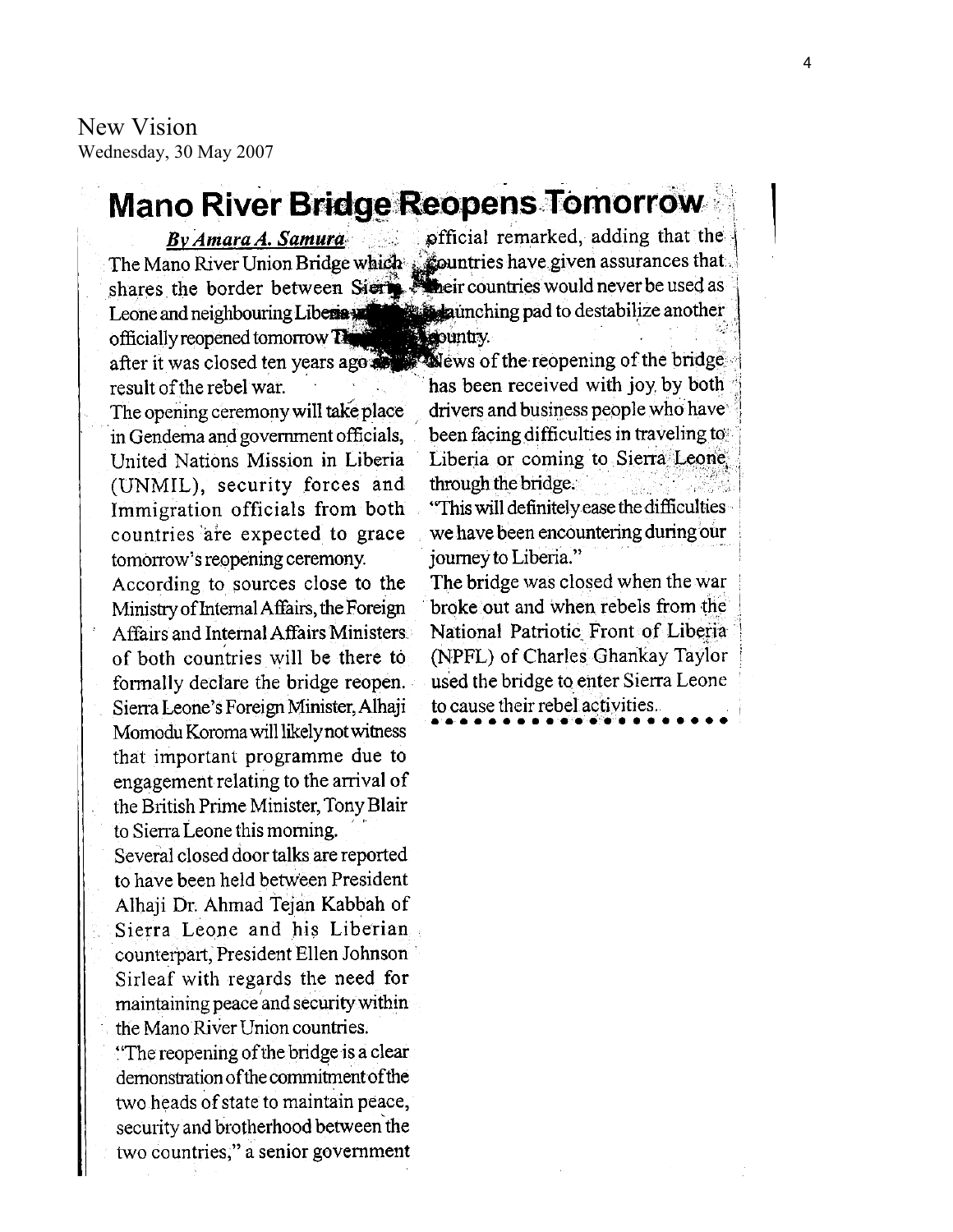## **United Nations Nations Unies**

United Nations Mission in Liberia (UNMIL)

#### **UNMIL Public Information Office Media Summary 29 May 2007**

*[The media summaries and press clips do not necessarily represent the views of UNMIL.]*

#### **International Clips on Liberia**

*There were no relevant stories on West Africa in the international media today.* 

#### **International Clips on West Africa**

**BBC** Last Updated: Tuesday, 29 May 2007, 11:20 GMT 12:20 UK

#### **Tackling Nigeria's violent oil swamps**

**By Senan Murray**, Abuja

Nigeria's oil-producing Niger Delta region may well be the country's biggest cash cow but it also looks set to provide new President Umaru Yar'Adua with one of his biggest headaches. "The biggest problem Nigeria faces today, in my humble opinion, is the problem with the militants in the Niger Delta area," former President Shehu Shagari, 83, told a gathering in Nigeria's oil capital Port Harcourt recently.

#### **Local Media – Newspaper**

#### **UNMIL Observes International Day of Peacekeepers**

*(The Daily Guide, The Informer, The News, The Inquirer, Heritage, The Analyst and The Liberian Diaspora*)

- The United Nations Mission in Liberia (UNMIL) today joined UN Missions and offices worldwide in observance of the fifth annual International Day of United Nations Peacekeepers.
- May 29 each year has been set aside by the United Nations General Assembly to honour peacekeepers who have made the ultimate sacrifice to maintain world peace and security.
- Events marking the occasion in Liberia were followed by the laying of a symbolic wreath in remembrance of fallen peacekeepers in Liberia and in other parts of the world, where there have been conflicts and wars.
- Also to mark the day, UNMIL military contingents provided free medical and other humanitarian services to the public across the country, beginning in Monrovia where medical officers of the Nepalese formed Unit offered medical assistance to inmates at the Monrovia Central Prison, while the all-female Indian Formed Police Unit (FPU) screened school children at an elementary school in the capital.

#### **UNMIL Sends Citizens' Petitions to UN Security Council**

*The News, The Inquirer, Heritage and The Liberian Diaspora)* 

• The Special Representative of the Secretary-General Mr. Alan Doss said he has forwarded a petition statement from the Citizens Solidarity Council and the Tribal Governors Association relative to Liberians on the UN travel ban and assets freeze to the United Nations Security Council for action it claims appropriate.

#### **Minister Toe Says Agriculture Crucial to Poverty Reduction**  *(The News)*

• Agriculture Minister Dr. J. Christopher Toe says the agriculture sector of Liberia is crucial to poverty reduction. Dr. Toe said if Liberia must succeed in its drive to reduce poverty, the country's agriculture sector needs to be developed.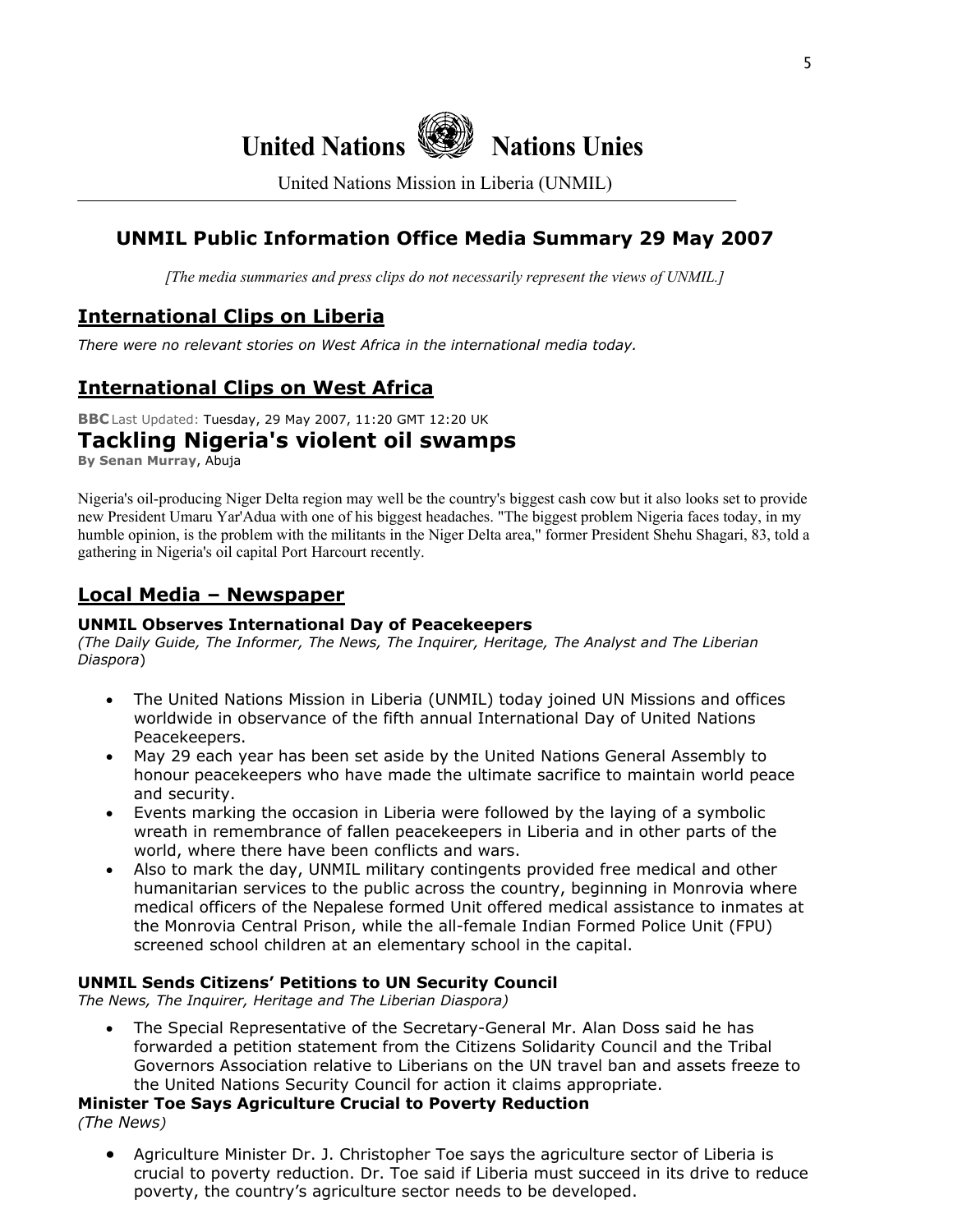#### **School Teacher Dies after Wedding Ceremony**

*(The Inquirer)* 

• [sic:] Godwin Broderick *[38]*, a school teacher, died on Saturday, the same day after his wedding reception in Monrovia. The actual cause of his death is unknown. However, family sources said the deceased had complained of persistent pain in his chest before and during the wedding ceremony.

#### **Local Media – Radio Veritas** *(News monitored today at 9:45 am*

#### **Education Minister Asks Tertiary Institutions to Regularize Status**

• During a meeting with proprietors of private universities and colleges in Monrovia, Education Minister Joseph Korto warned that his Ministry would shutdown their institutions if they fail to meet the criteria of higher education, emphasizing that most of the tertiary institutions currently operating in Liberia had no permits to operate.

#### **So-Called Ex-Combatants Protest over Delayed Training Programme**

- Some so-called ex-combatants yesterday staged a protest at the offices of the Joint Implementation Unit of the United Nations Development Programme to compel the Unit to accelerate their training activities.
- The group spokesman Emmanuel Lagartey alleged that since the reintegration programme for ex-combatants started, they have not benefited from any training, stressing that over 20,000 of them who's ID cards have already been done, were yet to be trained.
- However, Mr. John Dennis, the spokesman of the National Commission on Demobilition Disarmament Rehabilitation and Reintegration called on the ex-fighters to exercise patience as efforts were being exerted to get them into schools.

#### **Police Refutes Report of Armed Robbery at Police Inspector's Home**

• In an interview, Police Spokesman Alvin Jask said that media reports of armed robbers allegedly attacking the residence of Liberia National Police (LNP) Inspector-General Beatrice Munnah Sieh bordered on national security because the reports suggested that the LNP lacks the capacity to effectively combat armed robbery in the Country.

*Complete versions of the UNMIL International Press Clips, UNMIL Daily Liberian Radio Summary and UNMIL Liberian Newspapers Summary are posted each day on the UNMIL Bulletin Board. If you are unable to access the UNMIL Bulletin Board or would like further information on the content of the summaries, please contact Mr. Weah Karpeh at karpeh@un.org.*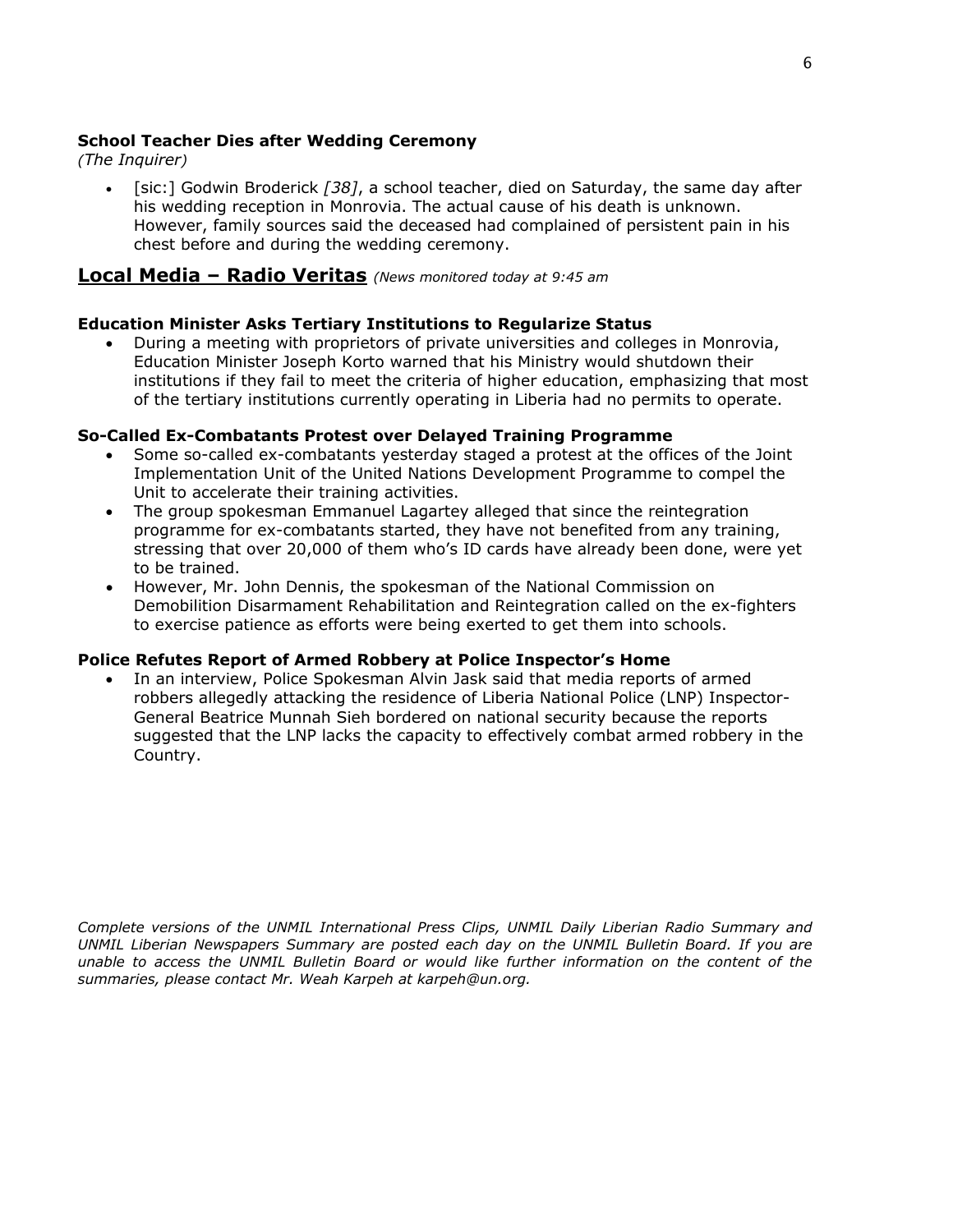#### Voice of America

Tuesday, 29 May 2007

#### **Liberia Honors UN Peacekeepers**

By Phuong Tran Dakar/Monrovia



2003. **Members of UN first all-female peacekeeping troop carries memorial wreath** 

The U.N. Mission in Liberia has honored its personnel for International U.N. Peacekeeper Day. Since 2003, about 15,000 U.N. troops have been in Liberia to maintain peace in the war-torn country that has been economically devastated. According to U.N. figures, 92 peacekeepers have lost their lives while on duty in Liberia, mostly through illness and accidents. Phuong Tran has more from VOA's West Africa bureau in Dakar.

The head of the U.N. Mission in Liberia, Alan Doss, helped lay a wreath at a tombstone in honor of past and current U.N. peacekeepers.

Almost 100 have died since the start of this mission in September

For about a quarter century, this West African country has gone through a bloody cycle of war and unstable governments.

Its first democratically-elected female president, Ellen Johnson Sirleaf, has been in office for a little more than one year.

Despite positive feedback for her efforts to control corruption, analysts point out President Sirleaf inherited decades of economic ruin, ex-fighters, crumbling roads, buildings and an electricity grid that does not work for most of the country.



**UN Special Representative Alan Doss** 

Earlier this year, the U.N. Security Council said the country is still a threat to regional security and extended its mission until September this year.



**UN Mission in Liberia Peacekeepers** 

The U.N. Mission in Liberia is one of the most expensive peacekeeping operations in the world, costing more than \$700 million each year.

It recently welcomed the U.N.'s first all-female peacekeeping group from India earlier this year.

Next week in the Hague, the U.N.-backed Special Court for Sierra Leone is expected to begin the trial of former Liberian President Charles Taylor.

It has charged Mr. Taylor with committing crimes against humanity for providing money and weapons to fighters in neighboring Sierra Leone's decade-long civil war that officially ended in 2002.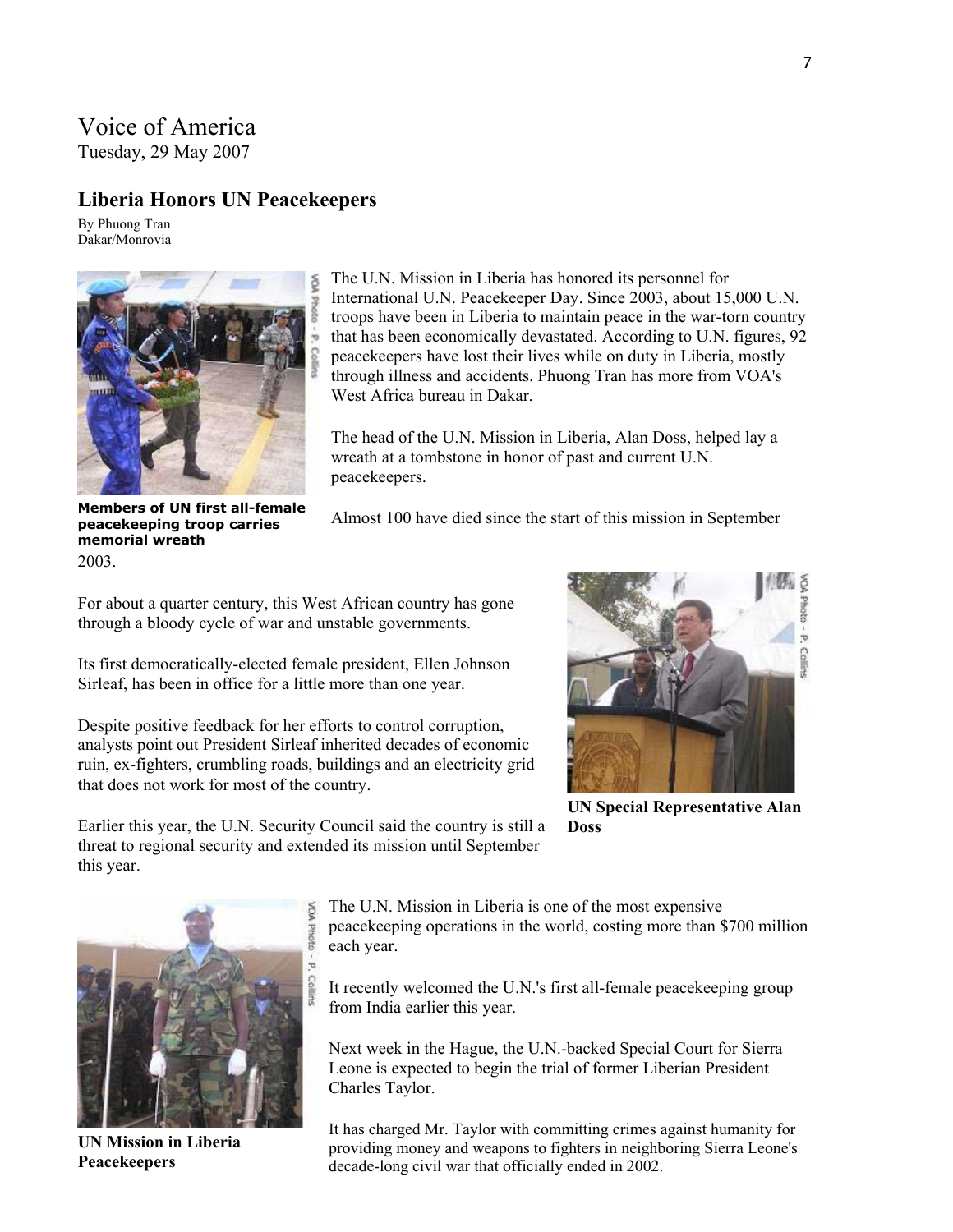#### **Withdraw the ICC warrants or we'll fight on: Martin Ojul**

[Interview]. Zachary Ochieng .

The International Criminal Court warrants issued against four Lord's Resistance Army commanders remain a sticking point in the Juba peace talks between the Ugandan government and the LRA. Martin Ojul, the rebels' chief negotiator, was in Nairobi recently and spoke to ZACHARY OCHIENG about his organisation's stand

Early this month, the Government of Uganda and the LRA/M signed an agreement on comprehensive solutions to the northern Uganda conflict.

We signed the agreement in the best interest of the LRA. That is why it took us very little time to append our signatures. However, I must emphasise that the agreement only deals with a small part of the root causes of the conflict and its possible solutions. The agreement can only be complete after a protocol on the same is implemented.

We are currently preparing for a consultative meeting with all Ugandans so that the views and concerns raised can be given due attention. The meeting will be held under Agenda No. 2, which looks at the main causes of the conflict. It is this meeting that will inform the basis of the protocol. The protocol of the protocol.

The Ugandan government maintains that the ICC warrants issued against your leaders will not be suspended or withdrawn until you have signed a comprehensive peace agreement, but your boss, Joseph Kony, and his deputy, Vincent Otti, say they will not sign any agreement before the warrants are withdrawn. Why are you participating in the peace talks when a a stalemate is already imminent?

It is the ICC warrants that will either make or break the talks. While any peace negotiation calls for a spirit of give and take, the Ugandan government is using the ICC warrants to fight the the contract of the contract of the contract of the contract of the contract of the contract of the contract of the contract of the contract of the contract of the contract of the contract of the contract of the contra

Our position is that when we move to Agenda No. 3, which deals with accountability and reconciliation, we will go through the traditional justice system known as Matoput, where we will confess any crimes we might have committed, ask for forgiveness, and where possible, make reparations.

We also have plenty of evidence of atrocities perpetrated by the Ugandan government, including video recordings, which could land some government officials before the ICC. However, if the warrants are not lifted, we shall definitely go back to war.

But Uganda is a signatory to the Rome Statute of the ICC. How do you expect the warrants to be lifted?

When Uganda signed the Rome Statute, it never sought the consent of parliament. Even as we speak, no law has been enacted to officially make Uganda a signatory to the Rome Statute.

In fact, Uganda almost withdrew from the ICC when a warrant was issued against Thomas Olubanga, the leader of a rebel group in eastern DRC and a friend of President Yoweri Museveni. President Museveni wrote to the ICC to withdraw the warrant for the sake of peace in the DRC. We want him to do the same for us.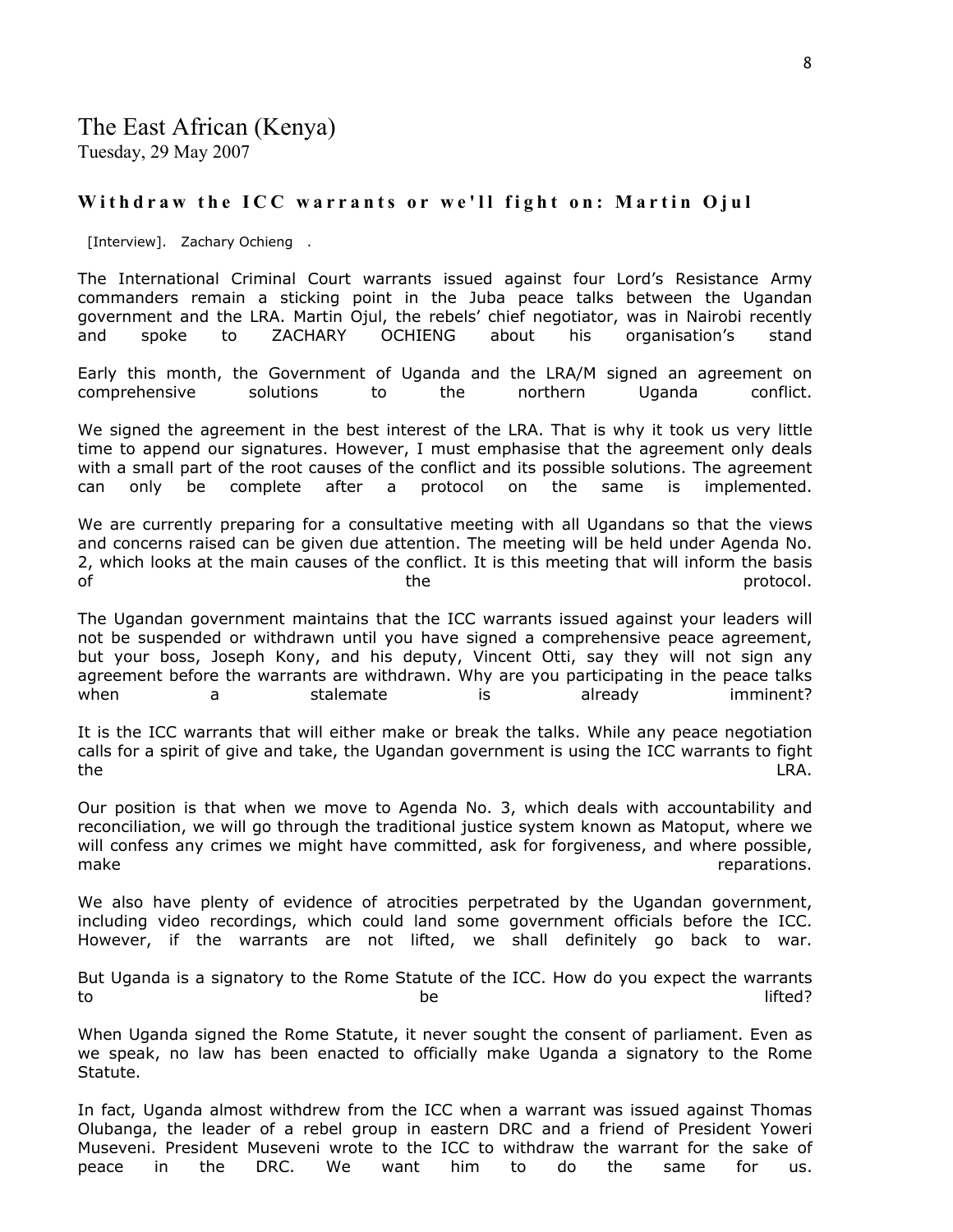LRA troops have reportedly been crossing into the Central African Republic for guerilla training, raising speculation that you could be regrouping for war. Is this true?

That is not true. The media reports are part of Museveni's propaganda. All our soldiers are at the assembly points in Owiny-Kibul and Ri-Kwangba. Those at Owiny-Kibul are currently crossing the River Nile to link up with the rest at Ri-Kwangba. In fact, both Dr Riak Machar, the chief mediator, and Joaquim Chissano, the UN special envoy to northern Uganda, met with our soldiers at the assembly points during the period we boycotted Juba. We have no soldiers in the Central African Republic.

When the talks resumed in Juba last month, you indicated that the LRA delegation needed conflict resolution experts in order to participate effectively. Have you made any progress?

So far, the composition of the delegation has not changed. But we hope to get some experts very soon. In the second contract of the second contract of the second second second second second second second

You had an ally, the Africa Peace Point , which was initially, in principle, mandated to offer the LRA humanitarian assistance and boost your mediation team, but was inexplicably locked out when the talks resumed. What happened?

There is no explanation as to why the Africa Peace Point was excluded from the talks. But we have talked to Dr Machar and Mr Chissano, who have agreed in principle that the APP can send a team, which will be stationed at the LRA peace secretariat. We have also talked to the Africa Peace Point officials, and they have expressed willingness to go back to Juba. That is one of the reasons we came to Nairobi.

On May 12, you issued a press statement saying the LRA delegation is being denied basic facilities at the Juba Bridge Hotel due to non-payment of bills. What became of the financial pledges by the international community?

The pledges were all verbal, and we would like those who made them to put them down in writing. When we demanded a change of venue, they convinced us to go back to Juba, promising that the situation would improve. But that did not happen. We are forced to use dirty bedding and many of us have fallen ill after eating recycled food. We now buy food from outside to avoid getting sick. If the situation does not improve, we may be forced to review our stand on Juba. Currently, the UN owes the hotel \$167,000 in unpaid bills. There is just too much bureaucracy at the UN with regard to releasing funds.

How soon do you think a comprehensive peace agreement will be achieved?

You cannot give a time frame for the peace process. It will depend on the ability of both parties to agree on the issues at hand. Above all, it will depend on the government's willingness to admit its mistakes. With the ICC warrants still hanging over the heads of our commanders, it is hard to tell how long the talks will take.

Dr Machar continues to be the chief mediator even though you have expressed misgivings about him. How has he handled the LRA delegation since the talks resumed?

Dr Machar is now more flexible. In fact, the agreement on comprehensive solutions was signed in his absence. At least now he is listening to both parties.

Besides the ICC warrant, what other hurdles stand in the way of the peace talks?

The continued presence of UPDF forces, who attack our soldiers. This provocation obviously threatens the peace process.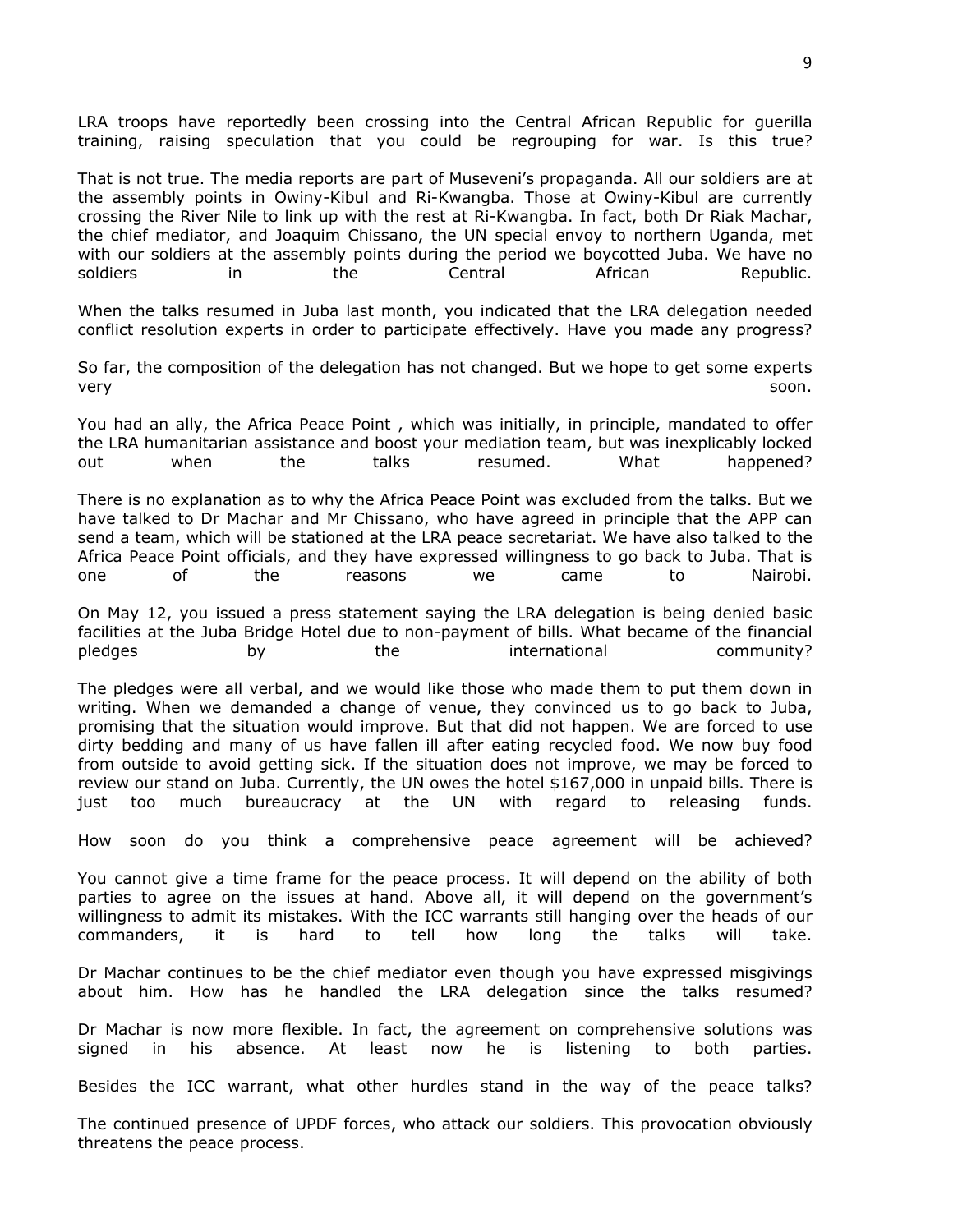Al-Hayat (UK). Tuesday, 29 May 2007

#### **Political Hypocrisy in the Security Council**

#### Mahmoud Mobarak

The draft UN resolution the US, Britain and France are preparing for the Security Council to adopt this week on the international tribunal to try the killers of former Lebanese Prime Minister Rafik Hariri is not a pure legal act according to the international law. In fact, it is an international political resolution by which the Western powers want to achieve their political aims.

The Lebanese issue, due to the tireless US efforts, had been referred to the Security Council shortly before the assassination of Prime Minister Hariri. The UN Security Council resolution No. 1461 (2003), which affirmed the sovereignty of Lebanon, the independence of its territory, and called on the Lebanese government to extend its authority over the south and the rest of Lebanon, was issued more than a year before Harir's assassination. When the Security Council passed resolution No. 1559 (2004), which called for the Syrian troops to pull out of Lebanon, Hariri had not been assassinated yet. This resolution was interpreted at the time as premeditated intent against the Syrian presence in Lebanon.

Thus, the Security Council has been greatly interested in the Lebanese issue before and after the murder of Hariri. This interest resulted in passing a good number of resolutions including resolutions 1461 (2003), 1559 (2004), 1583 (2005), 1595 (2005), 1624 (2005), 1636 (2005), 1655 (2006), 1664 (2006), 1680 (2006), 1686 (2006), 1697 (2006), 1701 (2006) and 1748 (2007). But it seems that Hariri's assassination came to open the door wide for the US to consolidate its political influence over Lebanon through the Security Council at a time when the international body had lost its credibility.

The Security Council, however, alleges that, by adopting such resolutions, it was doing the job assigned to it concerning preserving the international peace and security, which have been breached by the murder of Hariri. But the question which would not require us to search for international law experts in the international organization's corridors to answer is: will the Security Council shoulder its sublime mission maintaining international peace and security if a head of state, who does not enjoy good relations with the influential Western powers, was assassinated? Or will the Security Council then consider it wise not to interfere in "the internal affairs of a sovereign country" even if "outside parties" were proven to be involved?

Perhaps it is no secret today that the Security Council does not move to maintain international peace and security, as is its duty under the UN Charter, but it moves when the major countries want it to move under the pretext of preserving international peace and security. The Lebanese question is not an exception to the rule.

It goes without saying that the Western official belief that such allegations enjoy popular acceptance is political stupidity, which reflects how far the Western mentality from understanding the Arab peoples' reality is. Believing such a thing needs political credulity that is impossible today. How can one believe the allegation that the Security Council is concerned with the security of Lebanon, while it did not raise a finger when the whole Lebanese nation was assassinated and when Israel has committed the most atrocious war crimes last summer for more than a month? Why did the Security Council not dare to even issue a resolution denouncing the Israeli war?